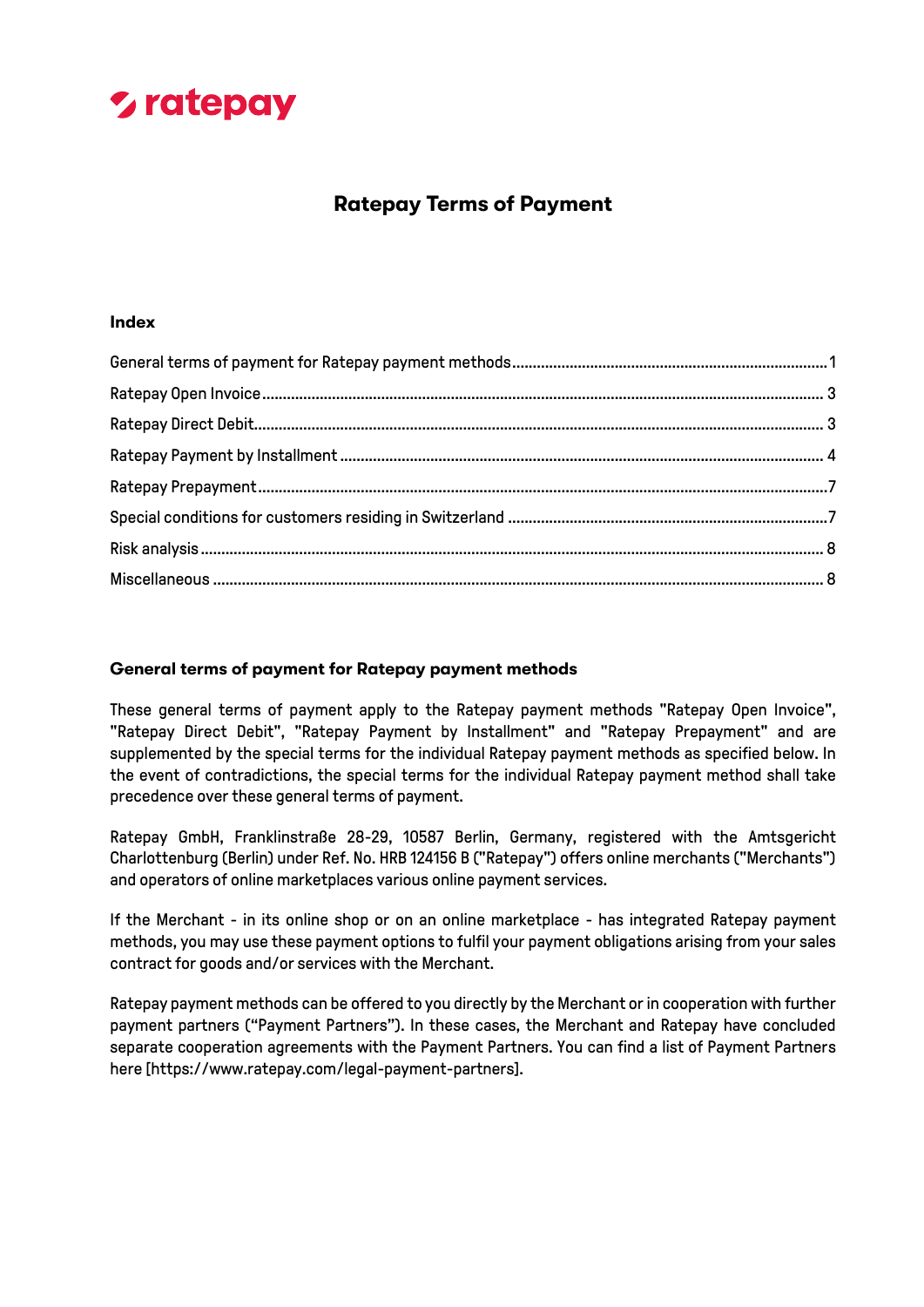The Ratepay Terms of Payment apply, if you have selected a Ratepay payment method. Please note that the Ratepay Terms of Payment apply in addition to any terms and conditions between you and the Merchant or, if applicable, a Payment Partner and override any deviating terms. No contract is concluded between you and Ratepay and, in particular, Ratepay does not provide any payment service to you unless expressly stated otherwise.

By agreeing to these payment terms, you declare that you are at least 18 years old and have full legal capacity. Please note that the Merchant may impose further restrictions on the use of Ratepay payment methods, for example with regard to the delivery address. For details, please refer to the Merchant's terms and conditions.

Please also note that the availability of Ratepay payment methods depends on the result of the Merchant's risk analysis in cooperation with Ratepay (see section "Risk analysis").

#### If you have selected a Ratepay payment method to process your purchase or a service, Ratepay becomes the holder of the payment claim arising from the purchase contract, as described below.

If the Ratepay payment method is offered to you in cooperation with a Merchant and you have selected it to process your purchase or a service, the Merchant assigns the payment claims arising from the purchase contract with you to Ratepay. If the payment method is offered to you in cooperation with a Merchant and a Payment Partner and you have selected this payment method to process your purchase or a service, the Merchant first assigns the claims arising from the purchase contract with you to a Payment Partner. (see https://www.ratepay.com/legal-payment-partners). The Payment Partner then assigns these payment claims to Ratepay - if applicable via another Payment Partner.

For certain Ratepay payment methods, Ratepay has the right to assign the claim from the purchase contract to another Payment Partner. Further details can be found here [https://www.ratepay.com/legal-payment-partners].

Hence, if you have selected a Ratepay payment method, payments with debt-discharging effect can only be made to Ratepay using non-cash means of payment, unless expressly regulated otherwise, e.g. if Ratepay has assigned the claim to another Payment Partner or to a collection service provider. Please refer to the respective payment request you receive from Ratepay for the specific payment instructions/information and payment recipient.

Ratepay will handle the refund of the purchase price to you in the case of returns on the instructions of the Merchant or a Payment Partner, who will forward the Merchant's return notification to Ratepay.

The notification of returns is usually fully automated via a technical interface. As a result, you will usually receive your refund within a few days of the corresponding returns notification.

In the case of returns, refunds can therefore only be made to you by Ratepay after the Merchant has initiated the return notification.

In individual cases, you may also receive a refund directly from the Merchant. This is especially the case if you return goods to the Merchant later than 180 days after the order. In these cases, you will be informed separately about the specific refund procedure.

Since Ratepay generally only accepts refunds on the instructions of the Merchant as your contractual partner, there is no separate claim for a refund of the purchase price against Ratepay arising from the purchase contract concluded between you and the Merchant. Any contractual claims must always be directed against the Merchant as your contractual partner.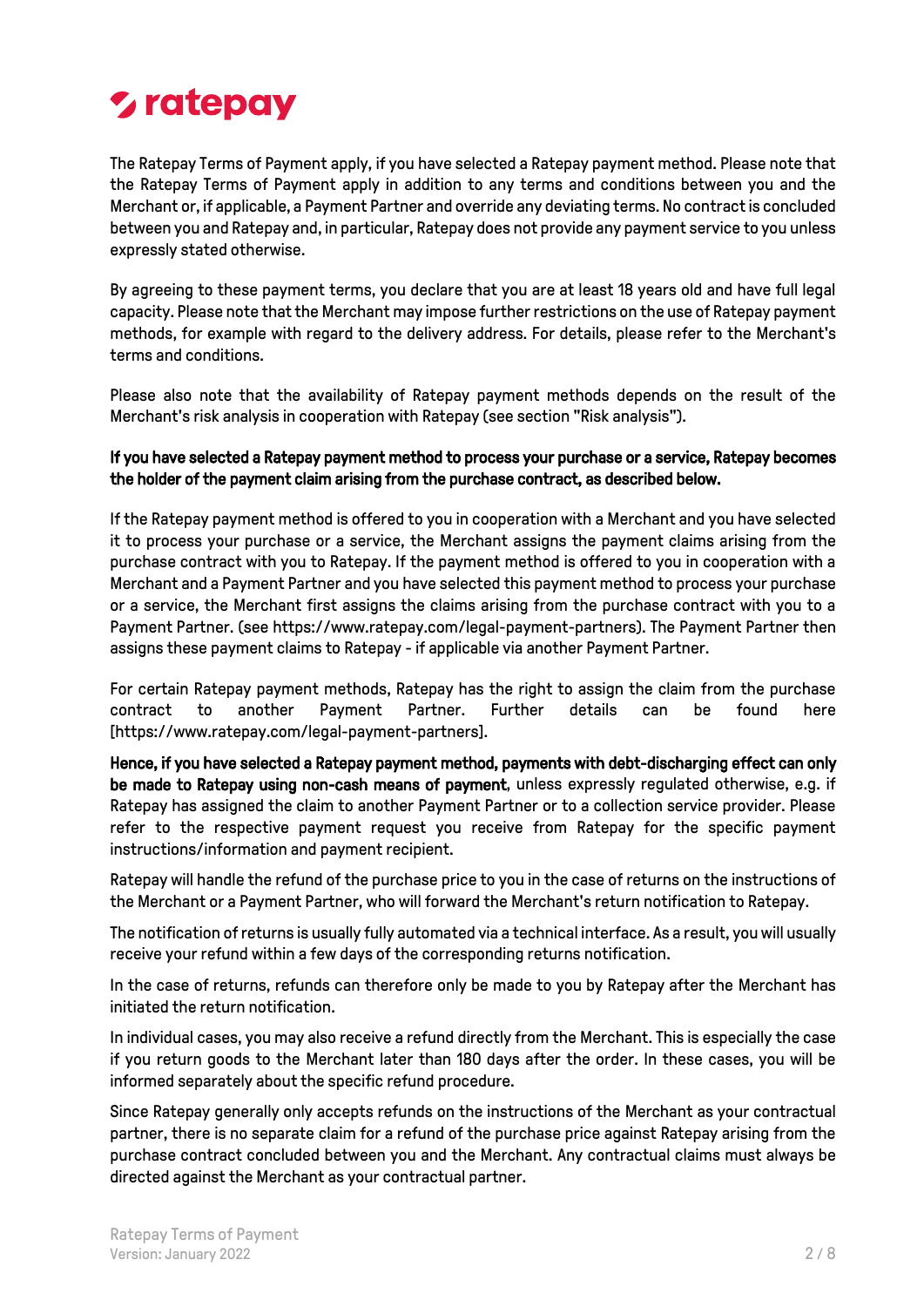Furthermore, Ratepay cannot examine your objections regarding the purchase contract concluded between you and the Merchant. In case of objections and desired refunds, please contact the Merchant directly. Only through the Merchant Ratepay may initiate a refund to you.

In the event of a delay in payment or a chargeback of a direct debit caused by you due to gross negligence, Ratepay may incur costs which are to be reimbursed by you, unless you are not responsible for the delay in payment or you can prove that no or only minor damage has been incurred.

Ratepay is also entitled to transmit data on the non-contractual settlement of claims that are due and undisputed by you to credit agencies, insofar as these claims are not settled and the data transfer is required to protect Ratepay's legitimate interests or those of a third party (Art. 6 para. 1 p. 1 lit. f DSGVO). For more information about the credit reporting agencies to which data may be disclosed by Ratepay, please see here [https://www.ratepay.com/legal-payment-creditagencies].

#### <span id="page-2-0"></span>**Ratepay Open Invoice**

If you choose the Ratepay payment method purchase on account, you will receive an invoice or a separate payment request. Your payment is due without deduction within the period specified on the invoice or payment request. Please make sure that you specify the correct payment reference when remitting payments, so that we can allocate your payment swiftly and unambiguously. Please refer to the respective payment request for the payment reference. In addition, you may receive a formal invoice from the Merchant or the Payment Partner.

Please also refer to the provisions under "General terms of payment for Ratepay payment methods", which apply accordingly to Ratepay Open Invoice.

#### <span id="page-2-1"></span>**Ratepay Direct Debit**

In choosing Ratepay Direct Debit you decide in favour of payment by SEPA direct debit. You will receive a separate payment information (pre-notification) by e-mail, which shall become due for payment without deductions within a period of 3 days following your purchase. A later, near-term collection may follow. In addition, you may receive an invoice by the seller or Payment Partner.

In order to pay with the Ratepay direct debit, you must issue a SEPA direct debit mandate to us or the respective named Payment Partner before completing the purchase in the online shop or on the online marketplace. Further information on the direct debit creditor can be found in the respective SEPA direct debit mandate. Ratepay or the Payment Partner then collects the outstanding amount from the purchase contract between you and the Merchant as direct debit creditor from the current bank account you have specified in accordance with the power of attorney you have issued and the direct debit creditor's identification number specified therein.

Should a reduction of the payment amount (e.g. due to credit notes) follow between the issuing of the separate payment information and the due date, the booked amount may deviate from that indicated on the separate payment information.

You are required to ensure that sufficient funds are in the current bank account indicated on the due date. The banking institute holding the bank account is not under an obligation to redeem the direct debit should the funds in the bank account not be sufficient.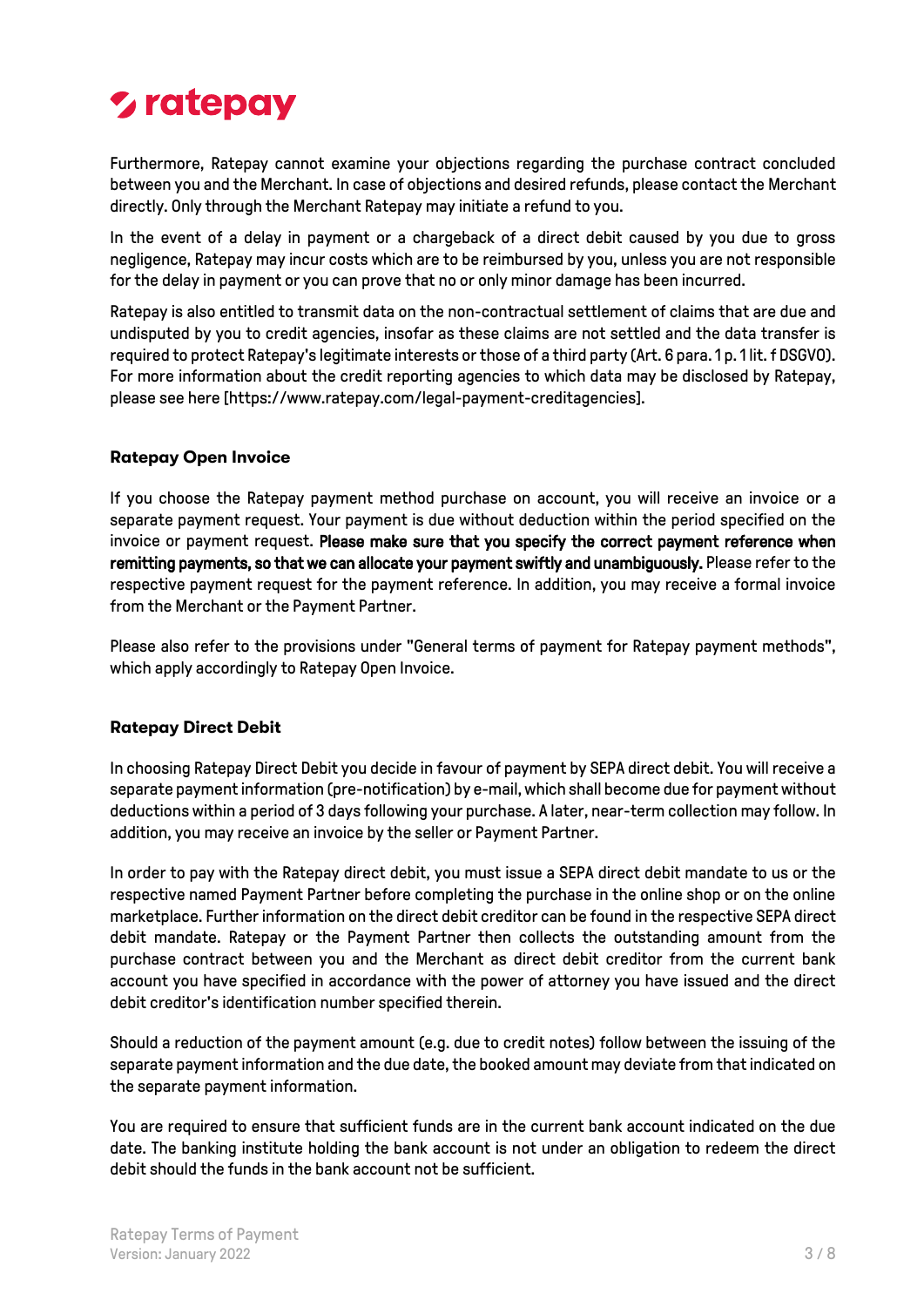# *L* ratepay

Should a chargeback of the debited amount be effected due to a lack of sufficient funds in the bank account, an unjustified objection on the part of the bank account holder or due to false or incorrect information for the granting of a SEPA direct debit mandate or because of the termination of the current bank account, you shall be in default without any separate reminder, unless payment is not made due to circumstances for which you are not responsible.

In case you negligently or wilfully caused a chargeback of the debited amount the fees charged by the bank account managing banking institute to Ratepay or the Payment Partner as the direct debit creditor shall be passed on to you, unless you can prove that no damage or only a lower damage was incurred. Ratepay or the Payment Partner as the direct debit creditor is entitled, in the event of a chargeback, to adjust the method of payment to the SEPA bank transfer procedure.

In view of the high costs associated with a chargeback, we kindly request that you do not object to the SEPA direct debit in the event of a withdrawal from the purchase contract concluded between you and the Merchant, a return delivery or a complaint. In these cases, the settlement with the Merchant and/or the Payment Partner will be carried out automatically and the refund of your payment will be carried out by retransfer of the amount in question or by a credit note.

Please also refer to the provisions under "General terms of payment for Ratepay payment methods", which apply accordingly to Ratepay Direct Debit.

#### <span id="page-3-0"></span>**Ratepay Payment by Installment**

With Ratepay Payment by Installment, you decide to pay the purchase price in several installments (installment plan - Teilzahlungsgeschäft). Monthly installments are to be paid over a fixed term, whereby the final installment may differ from the previous installment amounts.

You have the option to pay the monthly installments by SEPA direct debit or by credit transfer, depending on availability. For payment details, please refer to the installment plan provided. When remitting payments or setting up a standing order, please make sure that you specify the correct payment reference so that we can allocate your payment quickly and unambiguously. Please refer to the respective payment request for the payment reference. You can also receive a formal invoice from the Merchant or the Payment Partner.

When paying the monthly installments by SEPA direct debit, you will receive a separate payment information (pre-notification) by e-mail, which shall become due for payment without deductions within a period of 3 days following your purchase. A later, near-term collection may follow.

In order to pay in installments by SEPA direct debit, you must issue a SEPA direct debit mandate to us or the respective named Payment Partner before completing the purchase in the online shop or on the online marketplace. Further information on the direct debit creditor can be found in the respective SEPA direct debit mandate. Ratepay or the Payment Partner then collects the outstanding amount from the purchase contract between you and the Merchant as direct debit creditor from the current bank account you have specified in accordance with the power of attorney you have issued and the direct debit creditor's identification number specified therein.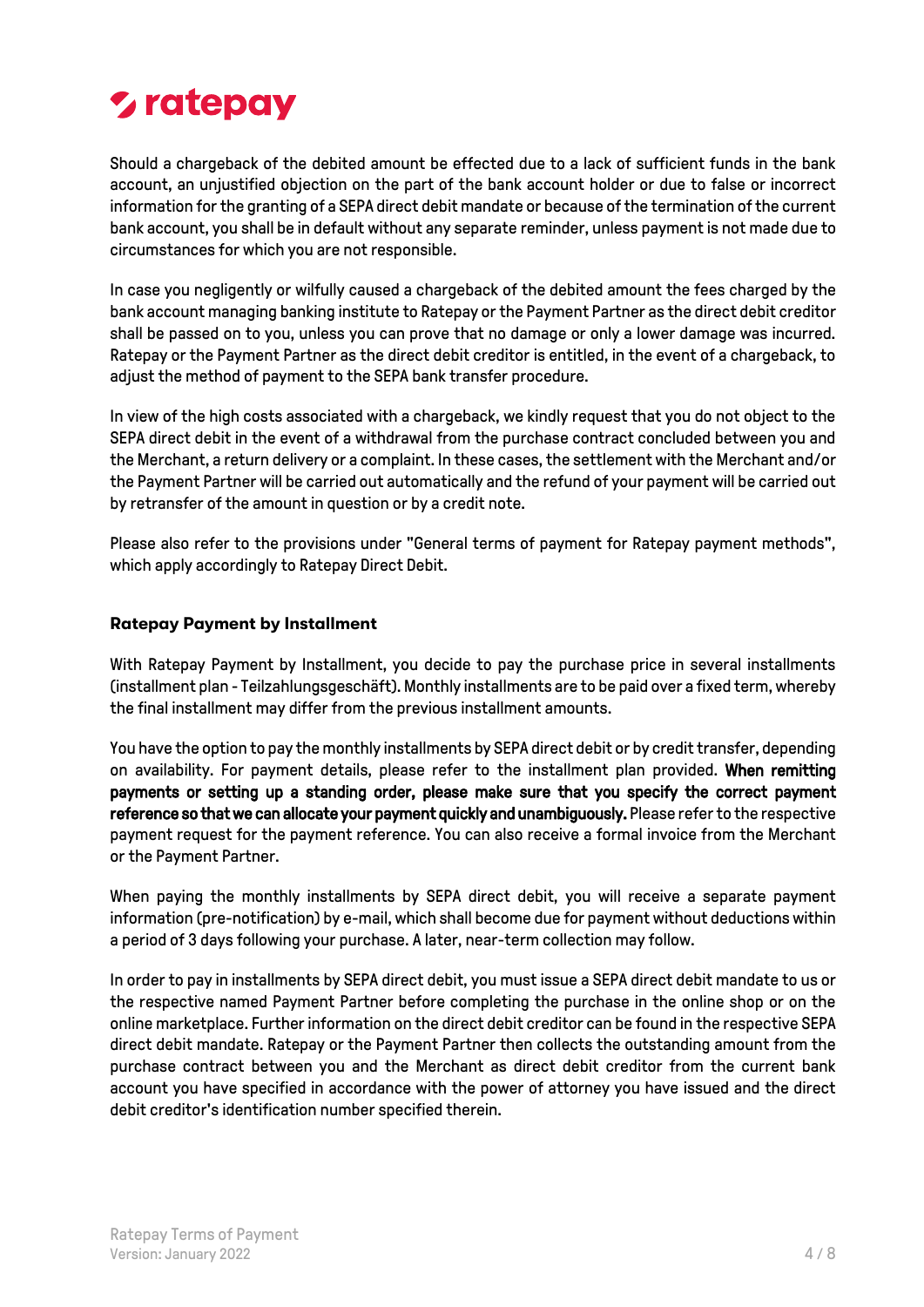# *L* ratepay

Should a reduction of the payment amount (e.g. due to credit notes) follow between the issuing of the separate payment information and the due date, the booked amount may deviate from that indicated on the separate payment information.

You are required to ensure that sufficient funds are in the current bank account indicated on the due date. The banking institute holding the bank account is not under an obligation to redeem the direct debit should the funds in the bank account not be sufficient.

Should a chargeback of the debited amount be effected due to a lack of sufficient funds in the bank account, an unjustified objection on the part of the bank account holder or due to false or incorrect information for the granting of a SEPA direct debit mandate or because of the termination of the current bank account, you shall be in default without any separate reminder, unless payment is not made due to circumstances for which you are not responsible.

In case you negligently or wilfully caused a chargeback of the debited amount the fees charged by the bank account managing banking institute to Ratepay or the Payment Partner as the direct debit creditor shall be passed on to you, unless you can prove that no damage or only a lower damage was incurred. Ratepay or the Payment Partner as the direct debit creditor is entitled, in the event of a chargeback, to adjust the method of payment to the SEPA bank transfer procedure.

In view of the high costs associated with a chargeback, we kindly request that you do not object to the SEPA direct debit in the event of a withdrawal from the purchase contract concluded between you and the Merchant, a return delivery or a complaint. In these cases, the settlement with the Merchant and/or the Payment Partner will be carried out automatically and the refund of your payment will be carried out by retransfer of the amount in question or by a credit note.

In the event of a partial return, the total amount to be payable is reduced. In this case you will receive a new installment plan. The monthly amount of the respective installment usually remains unchanged, only the term of the installment plan is shortened. Please refer to the new installment plan for further information.

The following example shows you what an installment plan could look like when using Ratepay Payment by Installment, which is also the representative example according to § 6a paragraph 3 PAngV ("2/3 Example")

Example of an installment plan ( 2/3 example):

| Order date:                      | 19.11.2019                |
|----------------------------------|---------------------------|
| Delivery date:                   | 21.11.2019                |
| Due date of the installments     | on the 28th of each month |
| Cash payment amount:             | 300,00 EUR                |
| Debit interest rate p.a. (tied): | 13,70 %                   |
| Interest amount:                 | <b>12,22 EUR</b>          |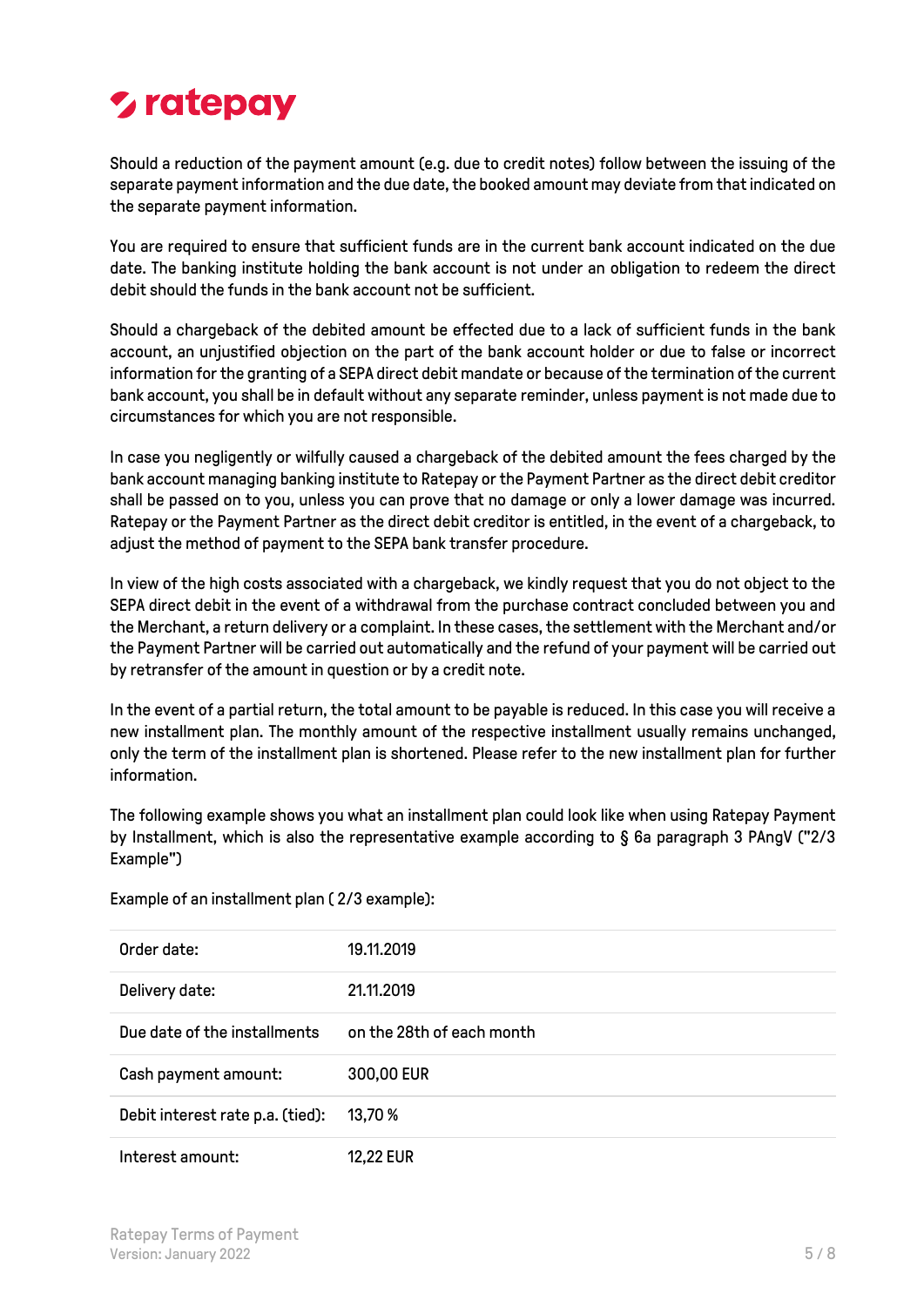

| Total amount:                       |            | 312,22 EUR                                  |                                     |                           |                          |
|-------------------------------------|------------|---------------------------------------------|-------------------------------------|---------------------------|--------------------------|
| Period:                             |            | 6 month                                     |                                     |                           |                          |
| <b>Number</b><br>of<br>installments | Due date   | Amortization<br>amount<br>in.<br><b>EUR</b> | Interest<br>amount in<br><b>EUR</b> | Installment<br>due in EUR | Remaining<br>debt in EUR |
| 1                                   | 28.12.2019 | 48,00                                       | 4,04                                | 52,04                     | 260,18                   |
| $\overline{2}$                      | 28.01.2020 | 49,33                                       | 2,71                                | 52,04                     | 208,14                   |
| 3                                   | 28.02.2020 | 49,86                                       | 2,18                                | 52,04                     | 156,10                   |
| 4                                   | 28.03.2020 | 50,40                                       | 1,64                                | 52,04                     | 104,06                   |
| 5                                   | 28.04.2020 | 50,94                                       | 1,10                                | 52,04                     | 52,02                    |
| 6                                   | 28.05.2020 | 51,47                                       | 0,55                                | 52,02                     | 0,00                     |
|                                     | Summe:     | 300,00                                      | 12,22                               | 312,22                    |                          |

The installment plan consists of six installments to be paid. The first five installments amount to EUR 52.04 each. The last installment (final installment) is EUR 52.02.

You can find our installment calculator here [https://www.ratepay.com/ratenrechner/]

Ratepay may terminate the installment plan and declare the outstanding balance immediately due for payment if you are in arrears with at least two consecutive installment amounts and with at least 10 percent in whole or in part and Ratepay has unsuccessfully set you a two-week grace period to pay the amount in arrears with the warning that Ratepay will demand payment of the entire remaining balance if you fail to pay within the grace period.

Please also refer to the provisions under "General terms of payment for Ratepay payment methods", which apply accordingly to Ratepay Payment by Installment.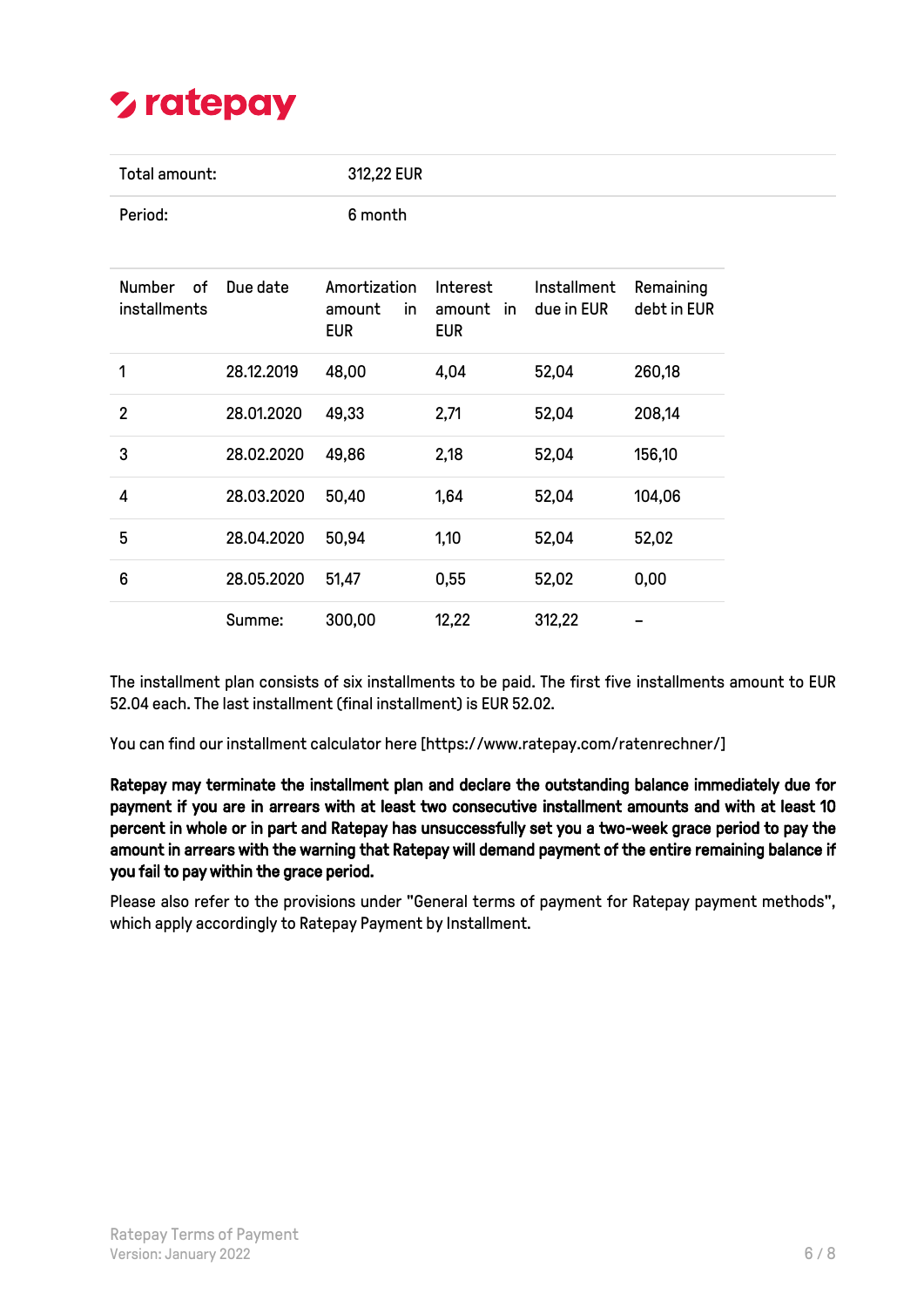#### <span id="page-6-0"></span>**Ratepay Prepayment**

With Ratepay Prepayment you decide to pay the purchase price before delivery of the goods or services. You will receive a separate request for payment by e-mail. The purchase price is due for payment immediately and without deduction upon receipt of the payment request. After a period of 7 days from the due date Ratepay is no longer obliged to accept your payment with effect of fulfillment. The dispatch of the goods takes place as soon as you have transferred the payment amount in full to the bank account named in the request for payment and has been booked there. Please make sure that you specify the correct payment reference when remitting payments, so that we can allocate your payment swiftly and unambiguously. Please refer to the respective payment request for the payment reference. In addition, you may receive a formal invoice from the Merchant or the Payment Partner.

Please also refer to the provisions under "General terms of payment for Ratepay payment methods", which apply accordingly to Ratepay Prepayment.

#### <span id="page-6-1"></span>**Special payment terms for customers residing in Switzerland**

If you are a resident of Switzerland, the following terms apply for Ratepay Open Invoice:

If you choose the Ratepay payment method purchase on account, you will receive an invoice or a separate payment request. Your payment is due without deduction within the period specified on the invoice or payment request. Please make sure that you specify the correct payment reference when remitting payments, so that we can allocate your payment swiftly and unambiguously. Please refer to the respective payment request for the payment reference. In addition, you may receive a formal invoice from the Merchant or the Payment Partner.

If, after receipt of the invoice or the request for payment, you have not paid in full by the due date at the latest, you shall be in arrears without further ado and also without a separate dunning notice, unless payment is not made due to a circumstance for which you are not responsible or due to an objection raised in writing and substantiated before the due date. Arrears shall also occur if a partial amount of the invoice is disputed and the undisputed part is not paid or if your objection is rejected as unfounded.

You shall bear all costs incurred by Ratepay as a result of the delay in payment. In particular, Ratepay is entitled to charge a dunning fee of CHF 10.00 for the first reminder and a dunning fee of CHF 15.00 for the second reminder, as well as default interest of five percentage points above the respective prime rate of the European Central Bank."

Ratepay may at any time involve third parties for collection or sell payment claims to third parties in Switzerland and abroad. For this purpose, you shall directly pay the third party involved minimum fees and, in addition, compensate the third party for its individual efforts and expenses that are incurred for the collection.

Please also refer to the provisions under "General terms of payment for Ratepay payment methods", which apply accordingly to Ratepay Open Invoice.